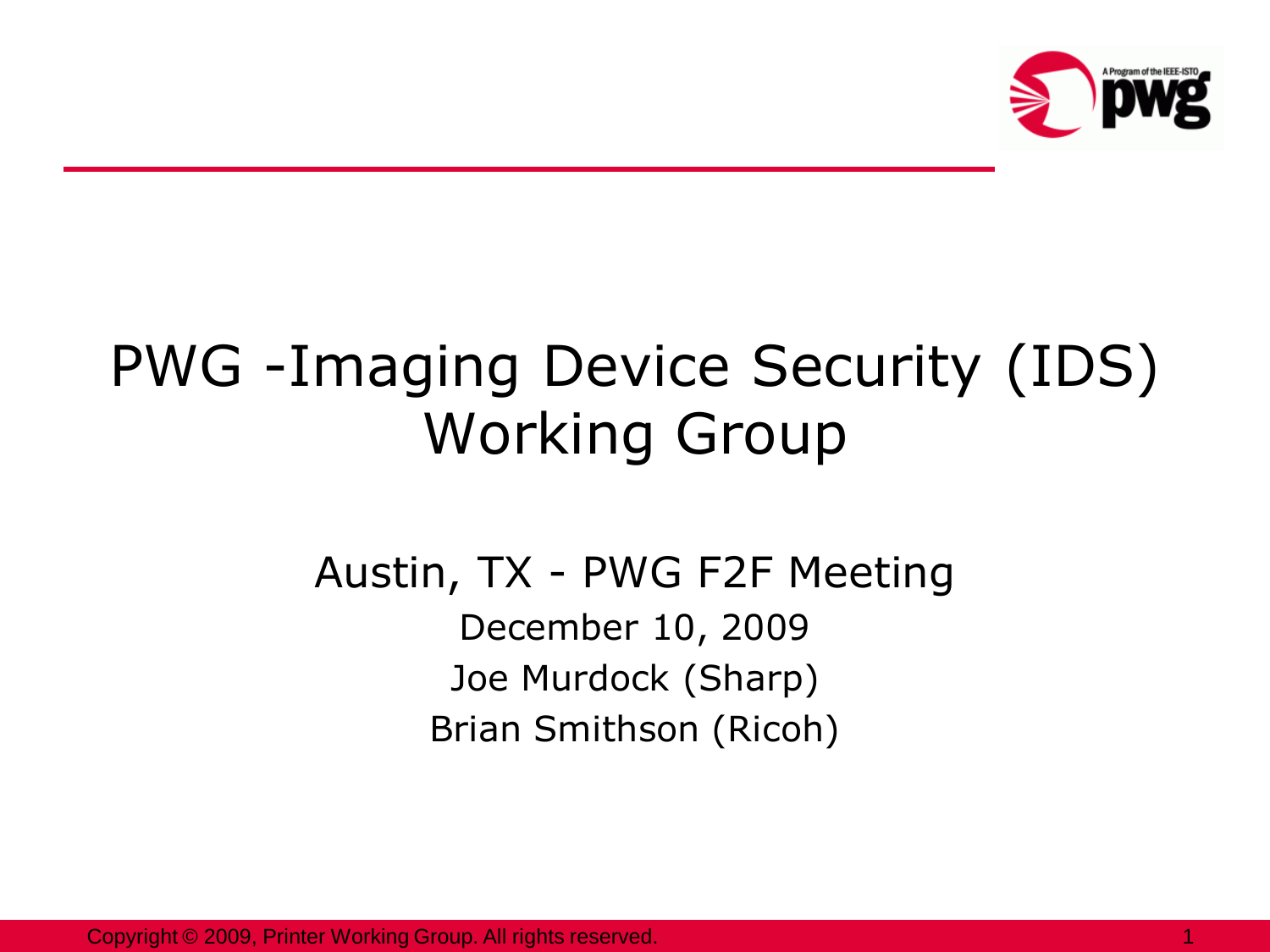# Agenda (AM)



- Administrivia:
	- Select minute-taker– Lee?
	- Introduction and roles of new co-chairs
	- IP policy statement: *"This meeting is conducted under the rules of the PWG IP policy"*
	- Approve Minutes from December 3 conference Call
	- Review Action Items from December 3 conference call
- Status of HCD Attribute document
- Review revisions to NAP Binding document
	- Status of NAP Binding document
- Review NEA Binding document
- Discuss TNC Vendor document
- Discuss Symantec NAC Datasheet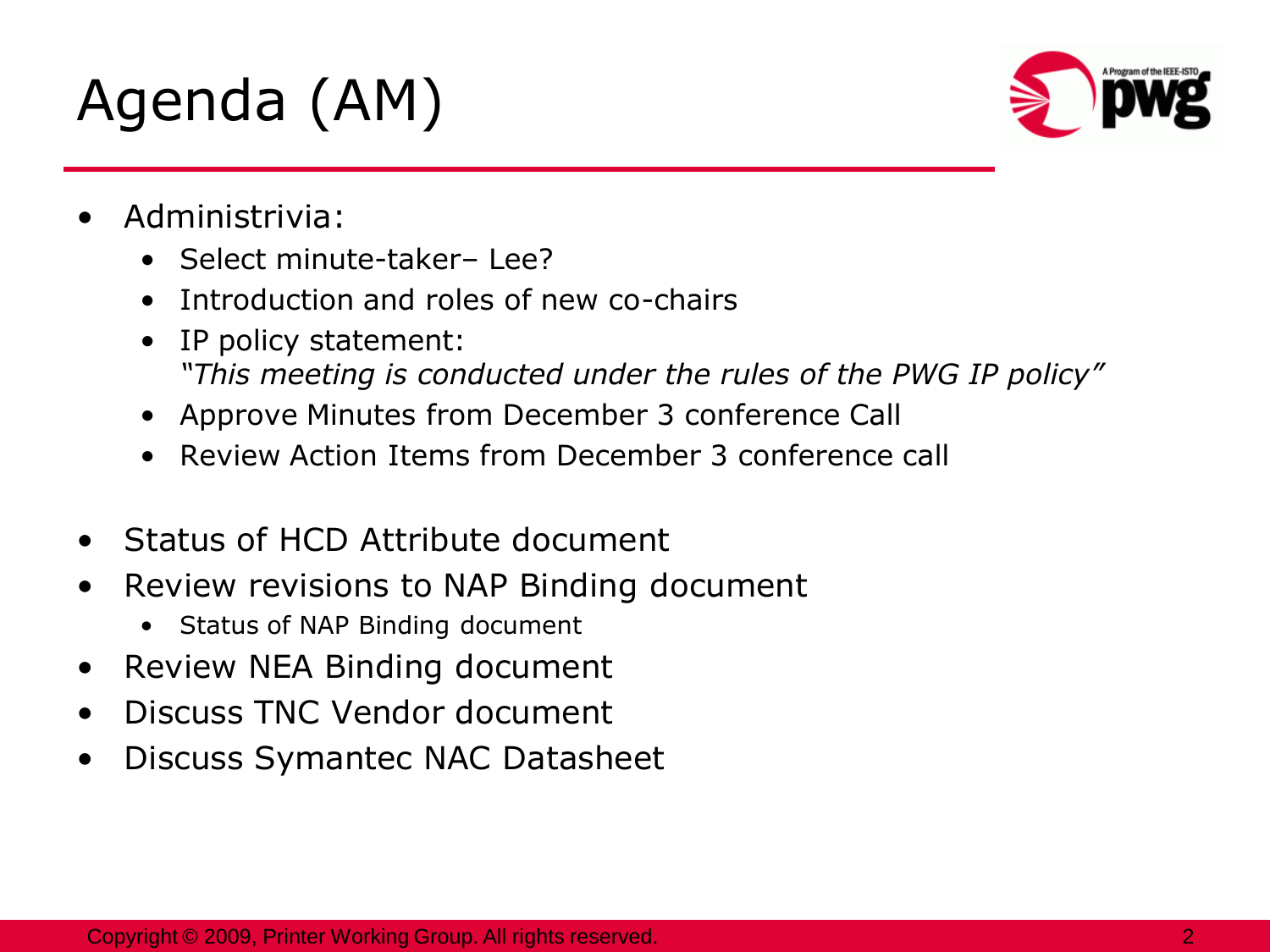# Agenda (PM)



- Discussion on SHV issues:
	- SHV development alternatives Take 2
- Discussion on remediation Take 2
	- A pseudo proposal
- More administrivia
	- IDS futures and "phase II" activity (?)
	- New action items and open issues
	- Conference call / F2F schedule
	- Adjournment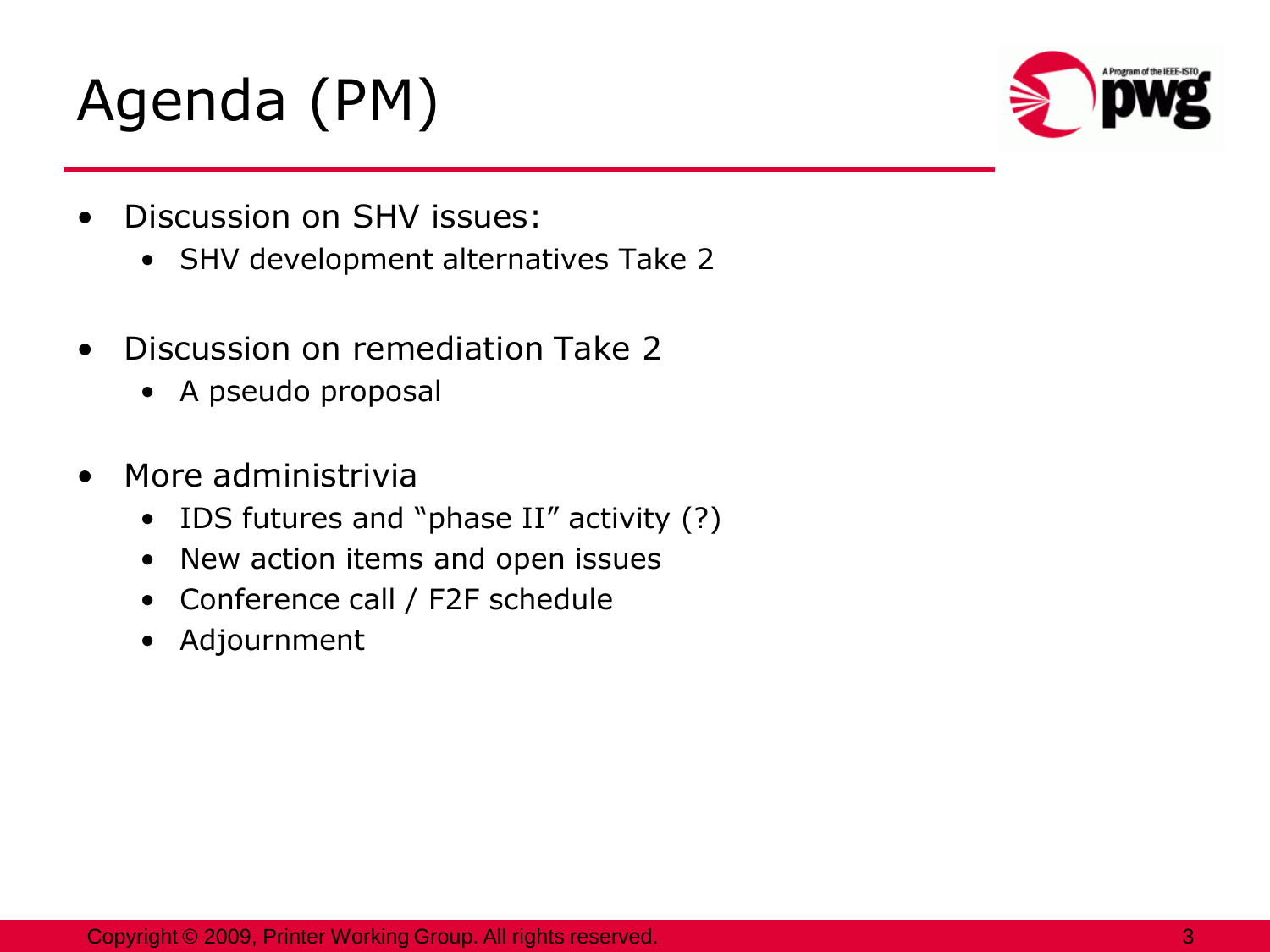#### Action items review



| <b>Action   Entry</b><br>Item# | date           | <b>Original</b><br><b>Due</b><br>date | <b>Planned</b><br>date of | <b>Actual date</b><br>Οf<br>completion   completion   Assignee |                          |                                  | <b>Type Section Action</b> |                                                                                                                                                                                                                                                                    | <b>Status</b><br>A=abandoned<br>C=complete<br>H=on hold<br>P=partial | Disposition                                                                                                                                                                                                               |
|--------------------------------|----------------|---------------------------------------|---------------------------|----------------------------------------------------------------|--------------------------|----------------------------------|----------------------------|--------------------------------------------------------------------------------------------------------------------------------------------------------------------------------------------------------------------------------------------------------------------|----------------------------------------------------------------------|---------------------------------------------------------------------------------------------------------------------------------------------------------------------------------------------------------------------------|
|                                | 4/28/2<br>009  |                                       |                           |                                                                | Randy<br>Turner          | <b>NEA</b>                       |                            | Randy Turner will try to find other contacts that would<br>be willing to work with the PWG to help deploy NEA<br>health assessment. (Juniper, Symantec, Cisco are<br>suggested candidates.) Is someone willing to sit<br>down with the PWG and "have discussions"? | $\mathbf{C}$                                                         | Brian reported that Steve Hanna has<br>sent Randy comments on the NEA<br>mapping document draft. Randy was<br>planning to update the draft with new<br>additions, and reflecting Steve's<br>comments on the current text. |
| 10                             | 4/16/2<br>009  |                                       |                           | 11/12/2009                                                     | <b>Brian</b><br>Smithson | <b>TCG</b>                       |                            | Brian Smithson will investigate whether a formal<br>relationship document can be created between TCG<br>and PWG. He will find out their position on liaison<br>agreements.                                                                                         | $\mathsf{C}$                                                         | TCG Board says we can continue with<br>the existing informal relationship. It will<br>be similar to the relationship held with<br>the IEEE P2600 group. [Status<br>information, but no document access.]                  |
| 23                             | 8/18/2<br>009  |                                       |                           |                                                                | Mike<br>Fenelon          | Value<br>Propo<br>sition         |                            | Mike Fenelon will take on the responsibility for<br>creating a "value proposition" document to help<br>justify the reason behind HCD NAP development.<br>Peter Cybuck and Ron Nevo will provide market<br>information as possible.                                 |                                                                      | Jane Maliouta has transferred groups<br>and will no longer work on this task.<br>Mike is attempting to find the right<br>berson within Microsoft to do the<br>actual work.                                                |
| 25                             | 9/17/2<br>009  |                                       |                           |                                                                | Peter<br>Cybuck          |                                  |                            | Peter Cybuck will do some market research about<br>whether customers will accept the proposed method<br>of gaining network access via SCCM.                                                                                                                        |                                                                      |                                                                                                                                                                                                                           |
| 26                             | 10/15/<br>2009 |                                       |                           |                                                                | Joe<br>Murdock           | <b>SCC</b><br>M                  |                            | Joe Murdock will follow up with Eran Dvir (Microsoft)<br>about the SCCM issues, questions, and capabilities.<br><b>IRef: AI #221</b>                                                                                                                               |                                                                      | No response from Eran                                                                                                                                                                                                     |
| 27                             | 10/15/<br>2009 |                                       |                           |                                                                | Joe<br>Murdock           | <b>NAP</b><br><b>Bindin</b><br>g |                            | Joe Murdock will add NAP System Health ID to NAP<br>Binding document and determine how to register a<br>PWG system health ID value.                                                                                                                                | P                                                                    | Document updated                                                                                                                                                                                                          |
| 28                             | 11/12/<br>2009 |                                       |                           |                                                                | Jerry<br>Thrasher        | <b>NAP</b><br>Bindin<br>g        |                            | Jerry Thrasher will send a note to Mike Fenelon to<br>find out if/how it is possible to handle multiple SHVs<br>for the same environment, the same device class.<br>and [possibly] the same SMI number (i.e., PWG)?                                                |                                                                      |                                                                                                                                                                                                                           |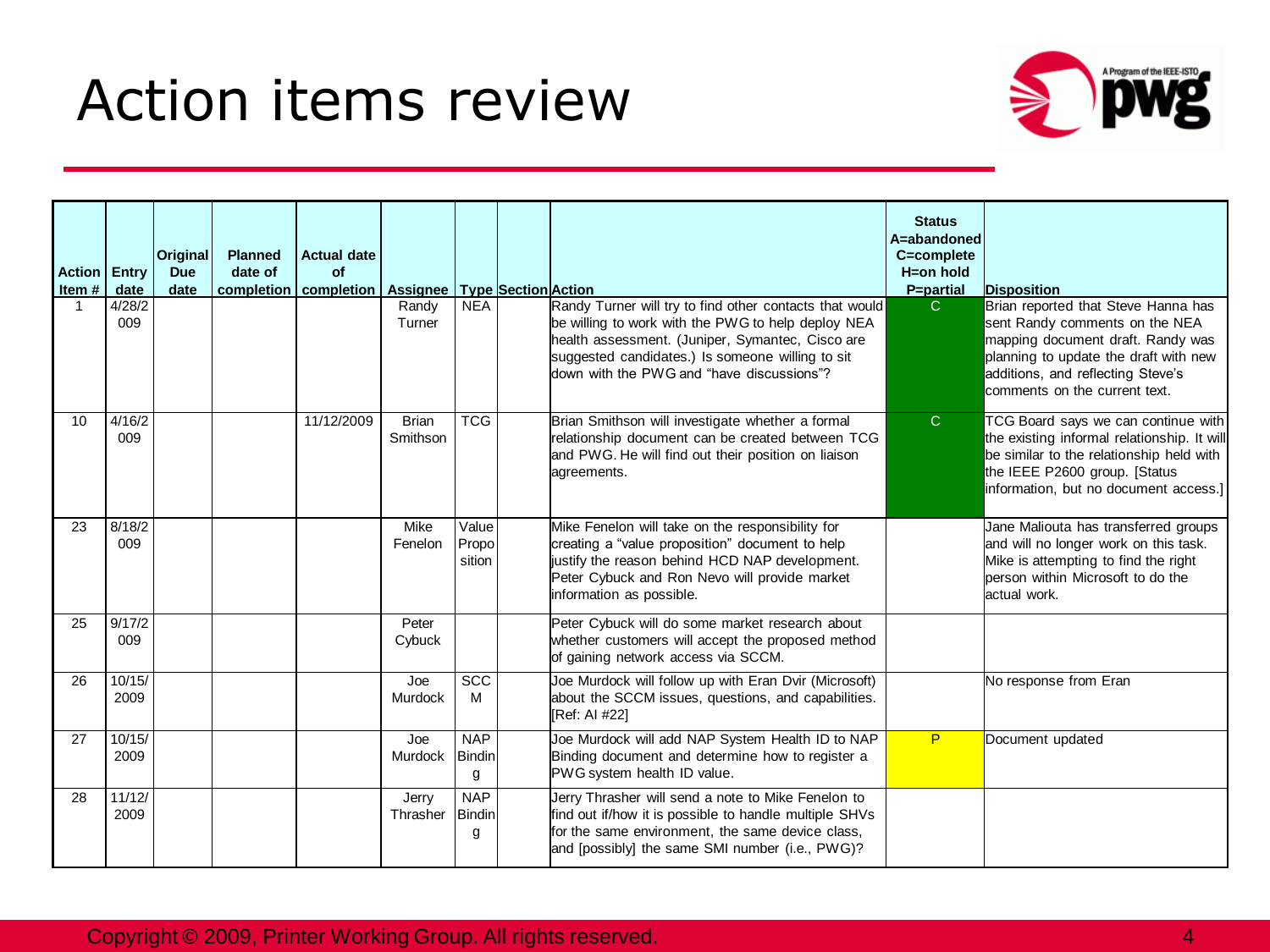### Document review



- HCD\_ATR Status
	- <ftp://ftp.pwg.org/pub/pwg/ids/wd/wd-idsattributes10-20090623.pdf>
	- What is the current status of this document?
- HCD\_NAP revision
	- <ftp://ftp.pwg.org/pub/pwg/ids/wd/wd-ids-napsoh10-20091203.pdf>
	- Document Status ready for prototype status?
- HCD\_NEA revision
	- <ftp://ftp.pwg.org/pub/pwg/ids/wd/wd-ids-nea-map-20091122.pdf>
	- Unresolved question from last teleconference review: How to resolve verbiage on requiring UTF8 strings for attribute values that may be a string (UTF8) or a URI (ASCII)
- TNC Vendors
	- <ftp://ftp.pwg.org/pub/pwg/ids/white/ids-ai.pdf>
- Symantec NAC Datasheet
	- <ftp://ftp.pwg.org/pub/pwg/ids/white/symantec-nac.pdf>
	- Any PWG action?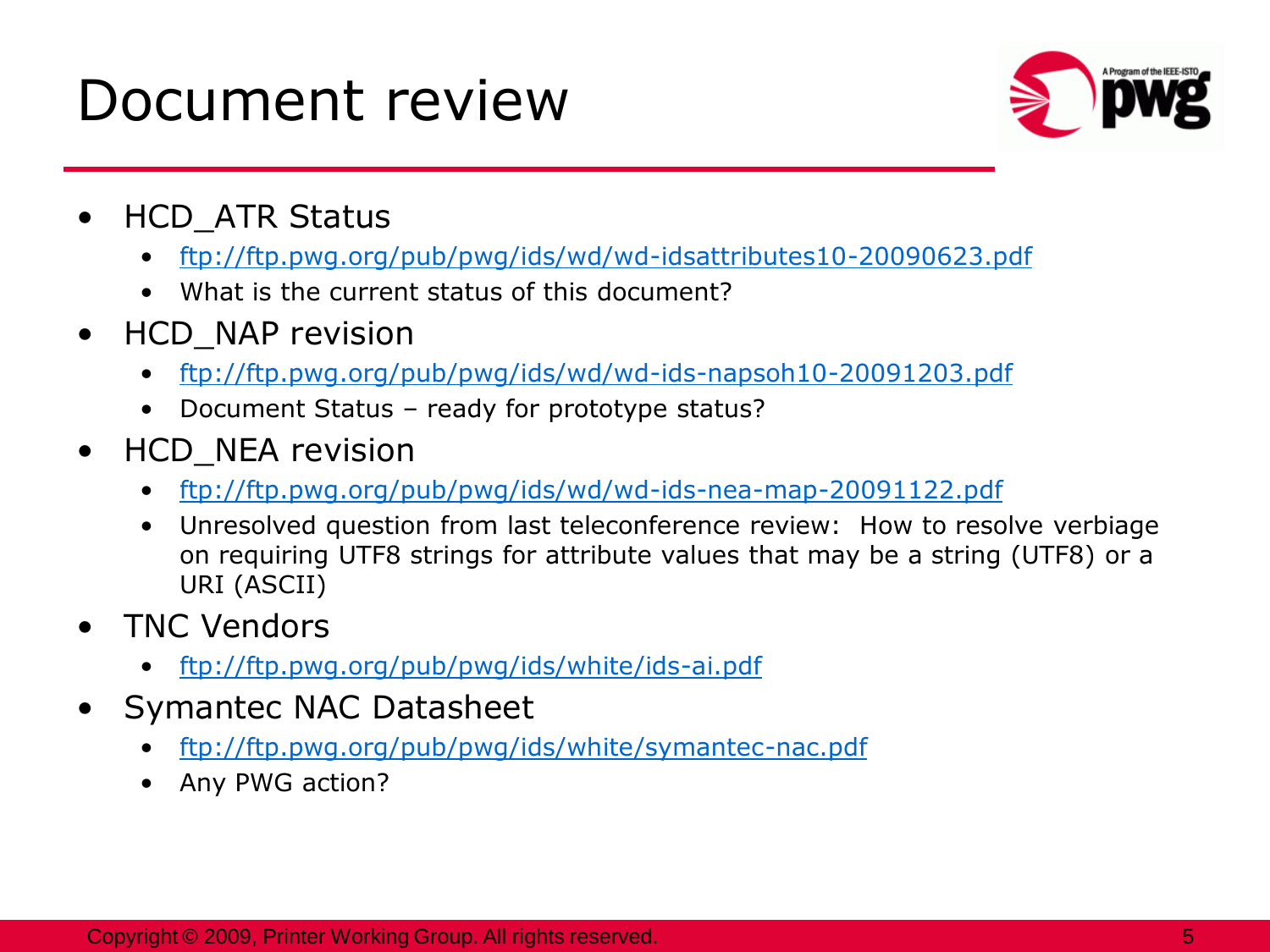# System Health Validation



- SCCM/Forefront still under investigation
- No word from Microsoft on their possible HCD SHV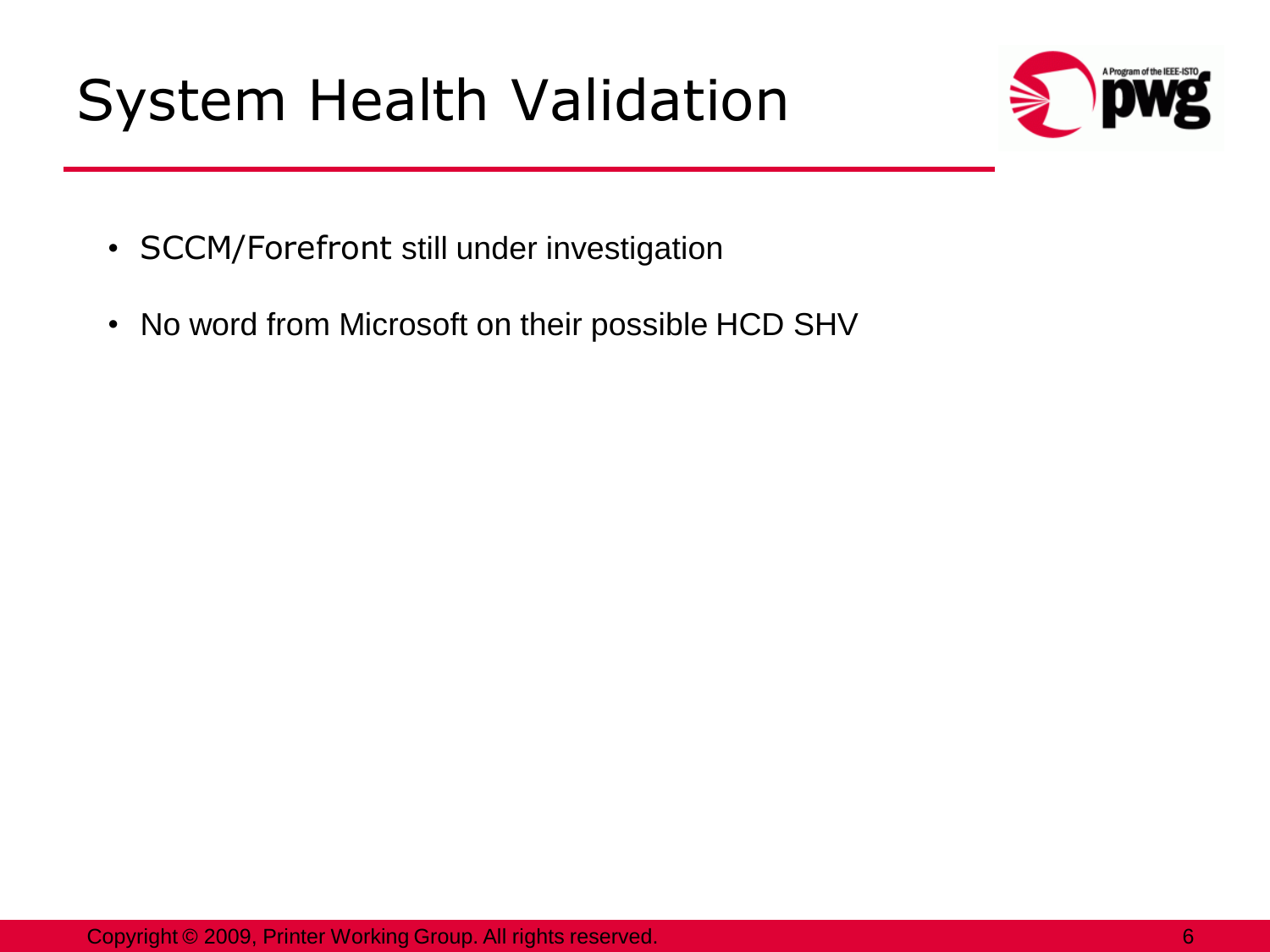## Remediation



It is possible for the PWG to define a standard, generic remediation process for the HCD attributes indicated below. Remediation of any other attributes would require a vendor supplied remediation process.

HCD\_Default\_Password\_Enabled Could be remediated by providing new password value as part of remediation HCD Firewall Setting **EXECUTE:** Would require that PWG standardize the firewall values HCD Forwarding Enabled **Can be set on/off.** The device would be responsible to make sure the correct actions were performed. HCD PSTN Fax Enabled **Can be set on/off.** The device would be responsible to make sure the correct actions were performed. HCD\_Time\_Source Device must support URIs for time source, or standardized string ("onboard") for internal clock HCD User Application Enabled Can be set on/off HCD User Application Persistence Enabled Can be set on/off